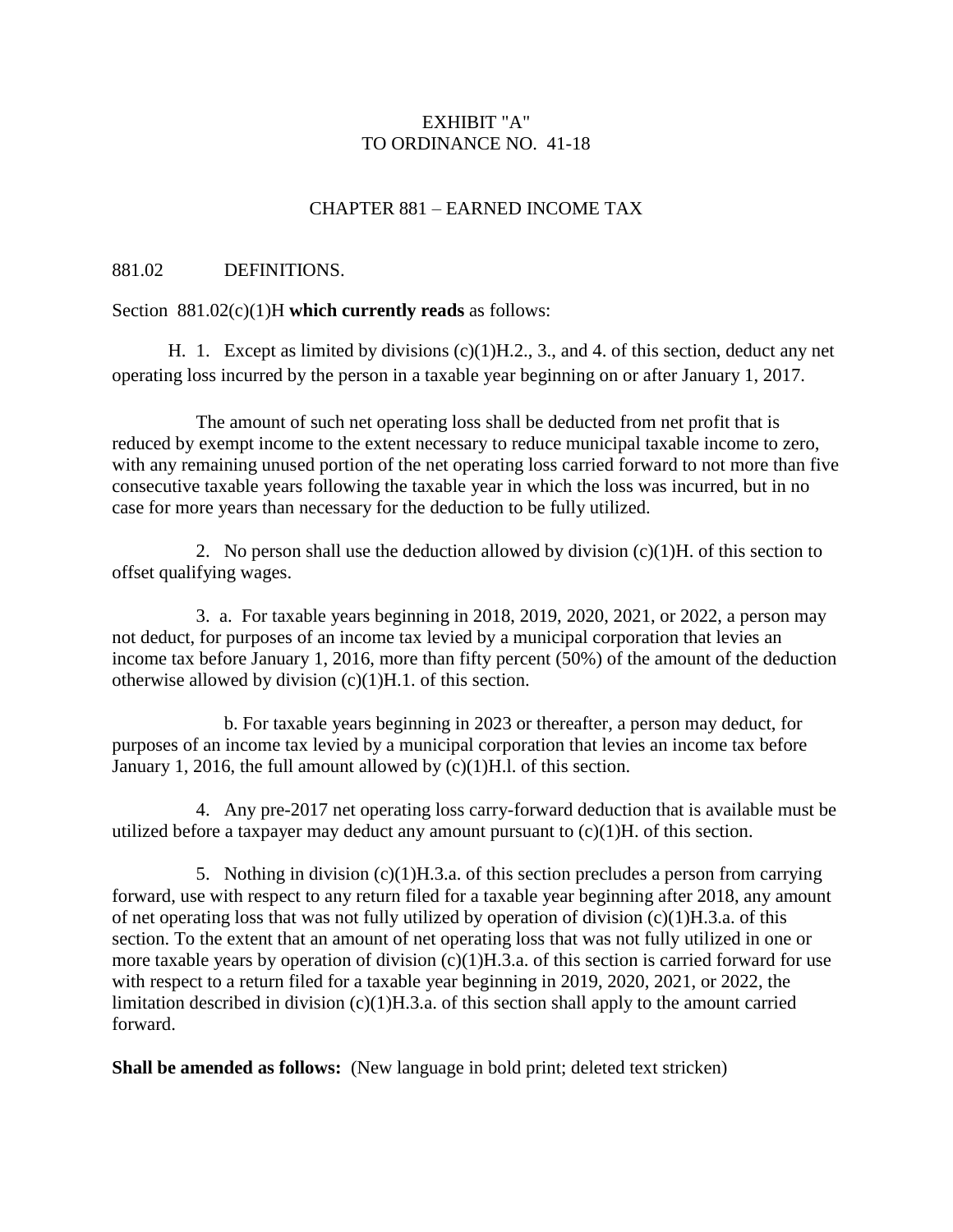## Section 881.02(c)(1)(H):

H. 1. Except as limited by divisions (c)(1)H.2., 3., and 4. of this section, deduct any net operating loss incurred by the person in a taxable year beginning on or after January 1, 2017.

The amount of such net operating loss shall be deducted from net profit that is reduced by exempt income to the extent necessary to reduce municipal taxable income to zero, with any remaining unused portion of the net operating loss carried forward to not more than five consecutive taxable years following the taxable year in which the loss was incurred, but in no case for more years than necessary for the deduction to be fully utilized.

2. No person shall use the deduction allowed by division  $(c)(1)H$ , of this section to offset qualifying wages.

3 .a. For taxable years beginning in 2018, 2019, 2020, 2021, or 2022, a person may not deduct, for purposes of an income tax levied by a municipal corporation that levies an income tax before January 1, 2016, more than fifty percent (50%) of the amount of the deduction otherwise allowed by division (c)(1)H.1. of this section.

b. For taxable years beginning in 2023 or thereafter, a person may deduct, for purposes of an income tax levied by a municipal corporation that levies an income tax before January 1, 2016, the full amount allowed by  $(c)(1)$ H.l. of this section.

4. Any pre-2017 net operating loss carry-forward deduction that is available must be utilized before a taxpayer may deduct any amount pursuant to (c)(1)H. of this section.

5. Nothing in division (c)(1)H.3.a. of this section precludes a person from carrying forward, use with respect to any return filed for a taxable year beginning after 2018, any amount of net operating loss that was not fully utilized by operation of division (c)(1)H.3.a. of this section. To the extent that an amount of net operating loss that was not fully utilized in one or more taxable years by operation of division (c)(1)H.3.a. of this section is carried forward for use with respect to a return filed for a taxable year beginning in 2019, 2020, 2021, or 2022, the limitation described in division (c)(1)H.3.a. of this section shall apply to the amount carried forward. **Deduct exempt income to the extent not otherwise deducted or excluded in computing adjusted federal taxable income.**

**========================================**

Section 881.02(c)(21)(A) **which currently reads** as follows:

(21) A."Municipal taxable income" means the following: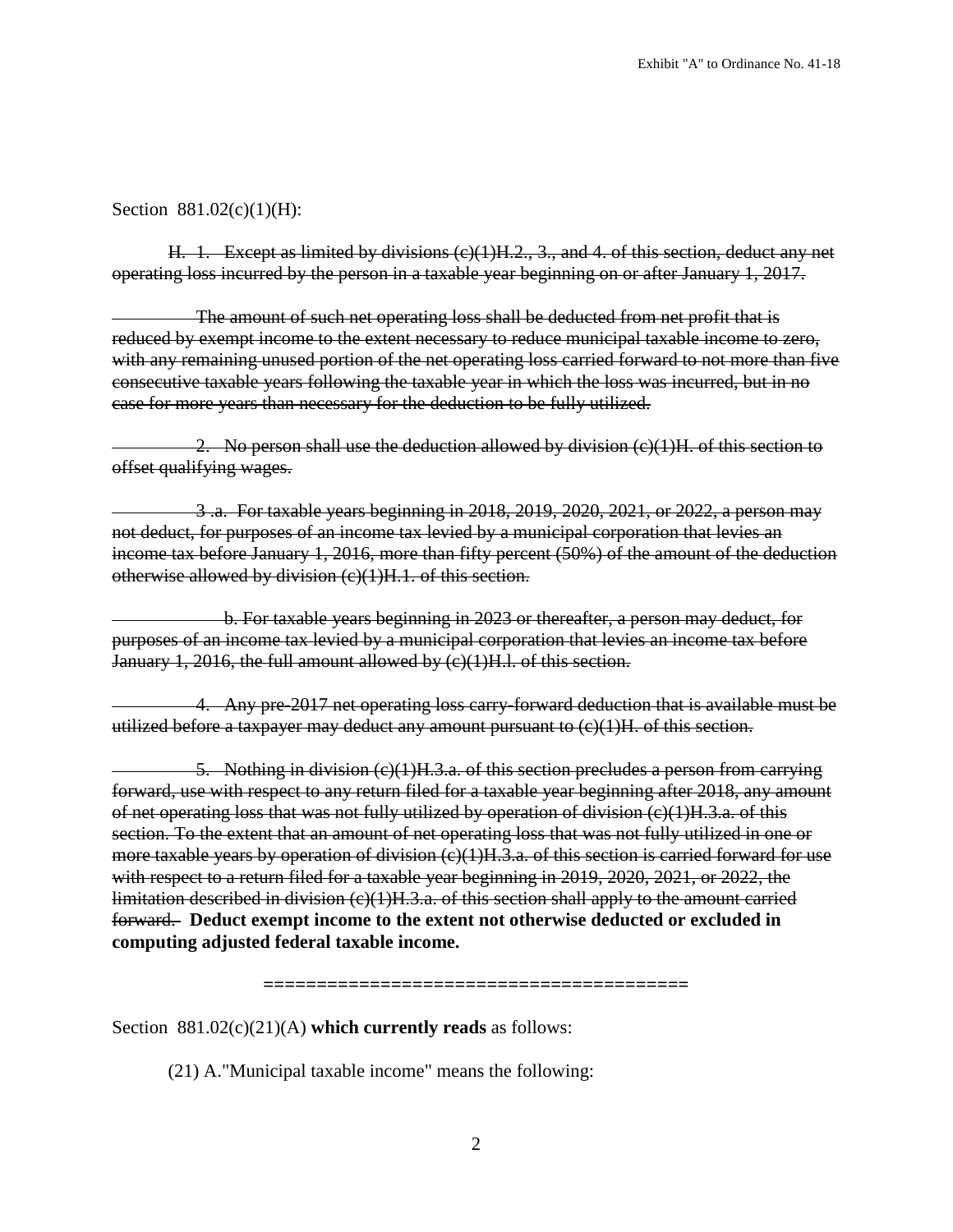1. For a person other than an individual, income reduced by exempt income to the extent otherwise included in income and then, as applicable, apportioned or sitused to City under Section 881.03, and further reduced by any pre-2017 net operating loss carry-forward available to the person for City.

**Shall be amended as follows**: (New language in bold print; deleted text stricken)

(21) A."Municipal taxable income" means the following:

1. For a person other than an individual, income reduced by exempt income to the extent otherwise included in income and then, as applicable, apportioned or sitused to City under Section 881.03, and further **as applicable** reduced by any pre-2017 net operating loss carryforward available to the person for City.

**========================================**

Section 881.02(c)(24) **which currently reads** as follows**:**

(24) A. "Net profit" for a person other than an individual means adjusted Federal taxable income.

B."Net profit" for a person who is an individual means the individual's net profit required to be reported on Schedule C, Schedule E, or Schedule F reduced by any net operating loss carried forward. For the purposes of division (c)(24)B. of this section, the net operating loss carried forward shall be calculated and deducted in the same manner as provided in division (c)(1)H. of this section.

C. For the purposes of this chapter, and notwithstanding division (c)(24)A. of this section, net profit of a disregarded entity shall not be taxable as against that disregarded entity, but shall instead be included in the net profit of the owner of the disregarded entity.

D. A publicly traded partnership that is treated as a partnership for Federal income tax purposes, and that is subject to tax on its net profits by City, may elect to be treated as a C corporation for City. The election shall be made on the annual return for City. City will treat the publicly traded partnership as a C corporation if the election is so made

**Shall be amended as follows**: (New language in bold print; deleted text stricken)

(24) A."Net profit" for a person other than an individual means adjusted Federal taxable income. **"Net Profit" for a person other than an individual means adjusted federal taxable income reduced by any net operating loss incurred by the person in a taxable year beginning on or after January 1, 2017, subject to the limitations of division (C)24)(c) of this section.**

B. "Net profit" for a person who is an individual means the individual's net profit required to be reported on Schedule C, Schedule E, or Schedule F reduced by any net operating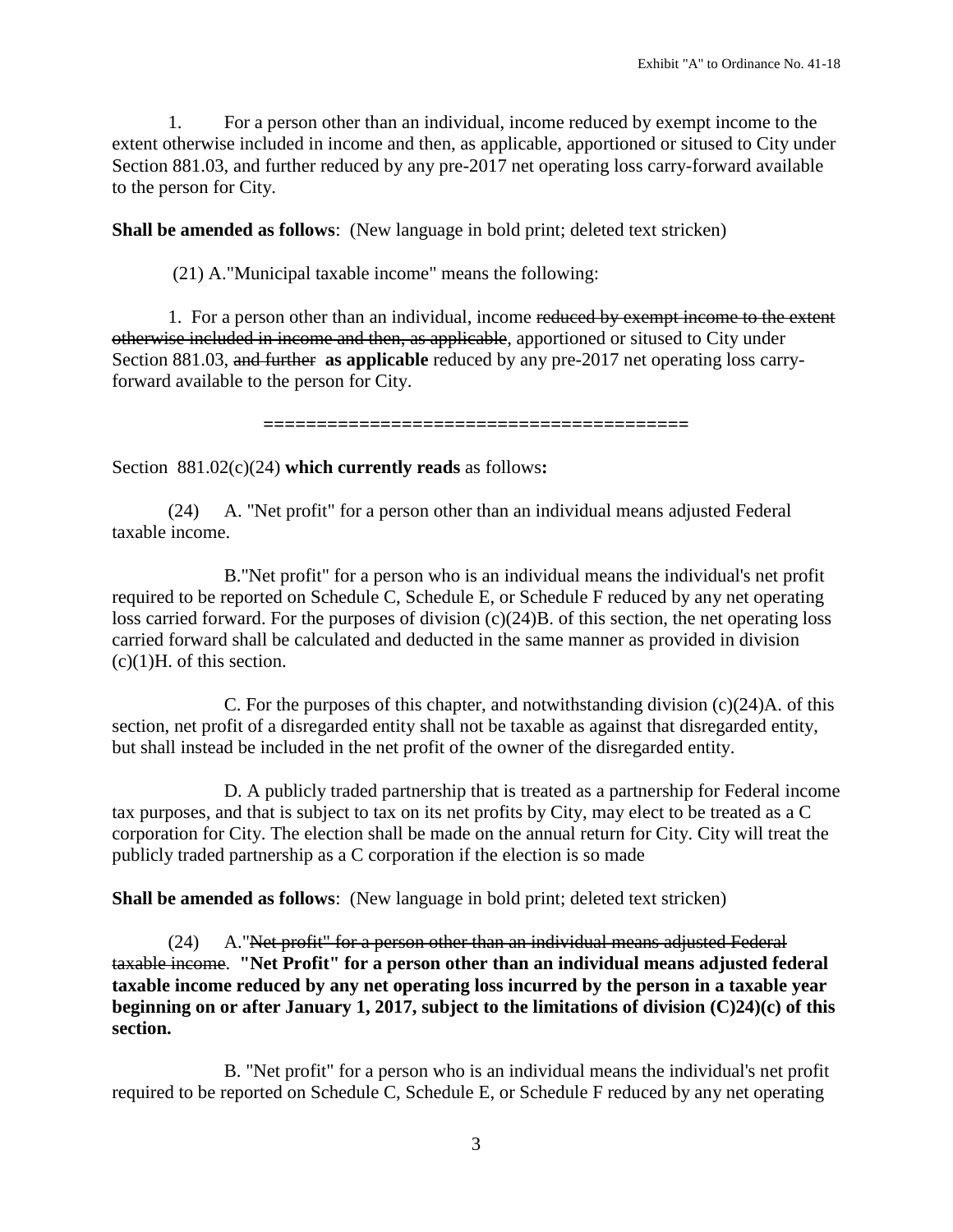loss carried forward. For the purposes of division (c)(24)**A**. of this section, the net operating loss carried forward shall be calculated and deducted in the same manner as provided in division  $(c)(124)$ HC of this section.

**C. (1) The amount of such operating loss shall be deducted from net profit to the extent necessary to reduce municipal taxable income to zero, with any remaining unused portion of the net operating loss carried forward to not more than five (5) consecutive taxable years following the taxable year in which the loss was incurred, but in no case for more years than necessary for the deduction to be fully utilized.**

**(2) No person shall use the deduction allowed by division (c)(24)(C) of this section to offset qualifying wages.**

**(3) a. For taxable years beginning in 2018, 2019, 2020, 2021, or 2022, a person may not deduct more than fifty percent (50%) of the amount of the deduction otherwise allowed by division (c)(24)(C) of this section.**

**b. For taxable years beginning in 2023 or thereafter, a person may deduct the full amount allowed by (c)(24)(C) of this section without regard to the limitation of (c)(24)(C)(3) a. of this section.**

**(4) Any pre-2017 net operating loss carry forward deduction that is available may be utilized before a taxpayer may deduct any amount pursuant to (c)(24)(C) of this section.**

**(5) Nothing in division (c)(24)(C)(3) a. of this section precludes a person from carrying forward, for use with respect to any return filed for a taxable year beginning after 2018, any amount of net operating loss that was not fully utilized by operation of division (c)(24)(C)(3) a. of this section. To the extent that an amount of net operating loss that was not fully utilized in one or more taxable years by operation of division (c)(24)(C)(3) a. of this section is carried forward for use with respect to a return filed for a taxable year beginning in 2019, 2020, 2021, or 2022, the limitation described in division (c)(24)(C)(3) a. of this section shall apply to the amount carried forward.**

 $\epsilon$ D. For the purposes of this chapter, and notwithstanding division (c)(24)B. of this section, net profit of a disregarded entity shall not be taxable as against that disregarded entity, but shall instead be included in the net profit of the owner of the disregarded entity.

D **E.** A publicly traded partnership that is treated as a partnership for Federal income tax purposes, and that is subject to tax on its net profits by City, may elect to be treated as a C corporation for City. The election shall be made on the annual return for City. City will treat the publicly traded partnership as a C corporation if the election is so made.

**========================================**

Section 881.02(c)(45) **which currently reads** as follows: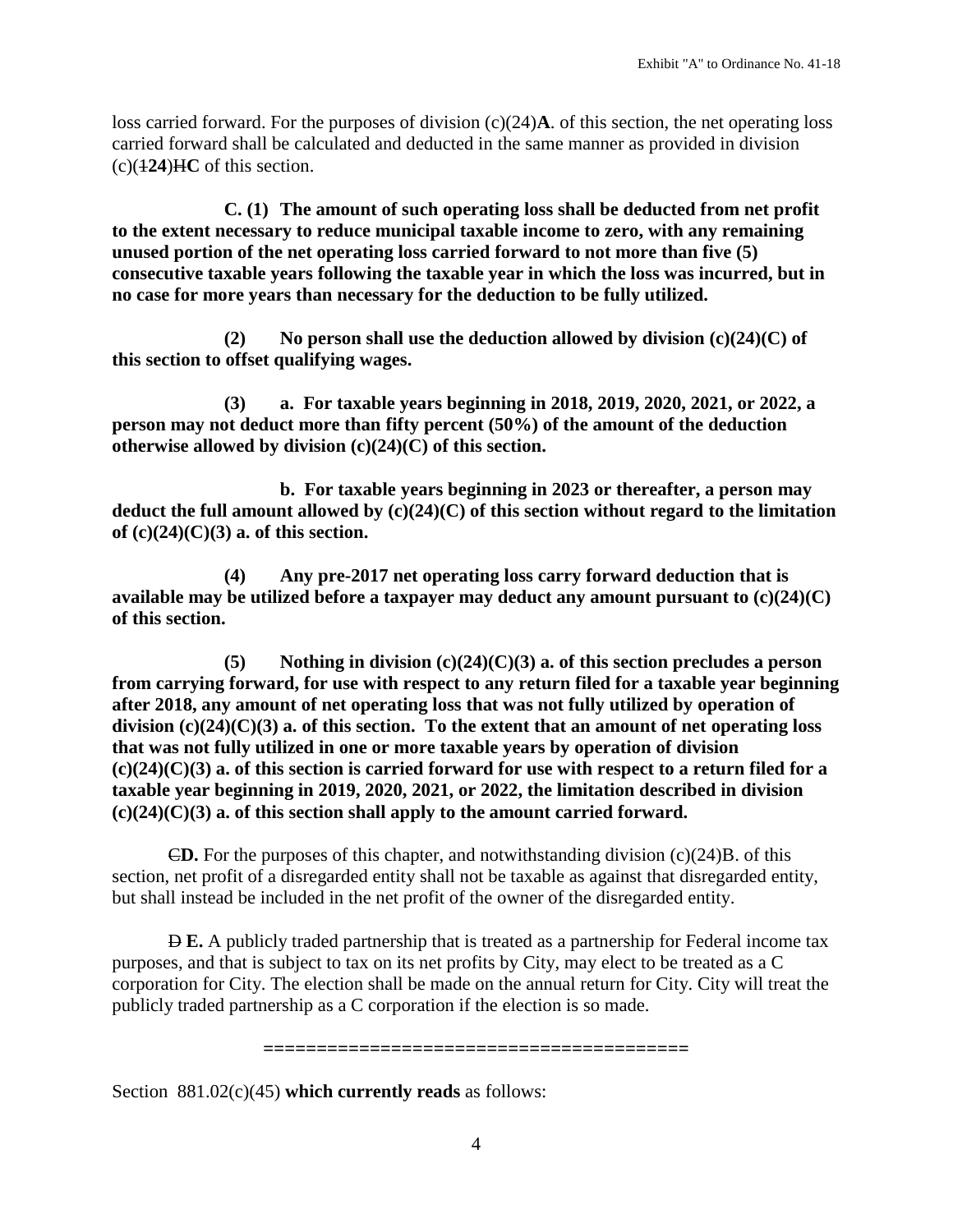(45)"Tax Administrator" means the individual charged with direct responsibility for administration of an income tax levied by City in accordance with this chapter.

**Shall be amended as follows**: (New language in bold print; deleted text stricken)

(45) A. "Tax Administrator" means the individual charged with direct responsibility for administration of an income tax levied by City in accordance with this chapter. **Tax Administrator does not include the state tax commissioner.**

**B. "Tax Commissioner" means the tax commissioner appointed under Section 121.03 of the Revised Code.**

**=========================================**

881.03 IMPOSITION OF TAX.

Section 881.03(d) **which currently reads** as follows**:**

(d) Businesses.

(1) This division applies to any taxpayer engaged in a business or profession in City, unless the taxpayer is an individual who resides in City or the taxpayer is an electric company, combined company, or telephone company that is subject to and required to file reports under Ohio R.C. Chapter 5745.

A. Except as otherwise provided in division (d)(1)B. of this section, net profit from a business or profession conducted both within and without the boundaries of City shall be considered as having a taxable situs in City for purposes of municipal income taxation in the same proportion as the average ratio of the following:

1. The average original cost of the real property and tangible personal property owned or used by the taxpayer in the business or profession in City during the taxable period to the average original cost of all of the real and tangible personal property owned or used by the taxpayer in the business or profession during the same period, wherever situated.

As used in the preceding paragraph, tangible personal or real property shall include property rented or leased by the taxpayer and the value of such property shall be determined by multiplying the annual rental thereon by eight;

2. Wages, salaries, and other compensation paid during the taxable period to individuals employed in the business or profession for services performed in City to wages, salaries, and other compensation paid during the same period to individuals employed in the business or profession, wherever the individual's services are performed, excluding compensation from which taxes are not required to be withheld under Section [881.04\(](http://library.amlegal.com/nxt/gateway.dll?f=jumplink$jumplink_x=Advanced$jumplink_vpc=first$jumplink_xsl=querylink.xsl$jumplink_sel=title;path;content-type;home-title;item-bookmark$jumplink_d=ohio(avon_oh)$jumplink_q=%5bfield%20folio-destination-name:)b)(1);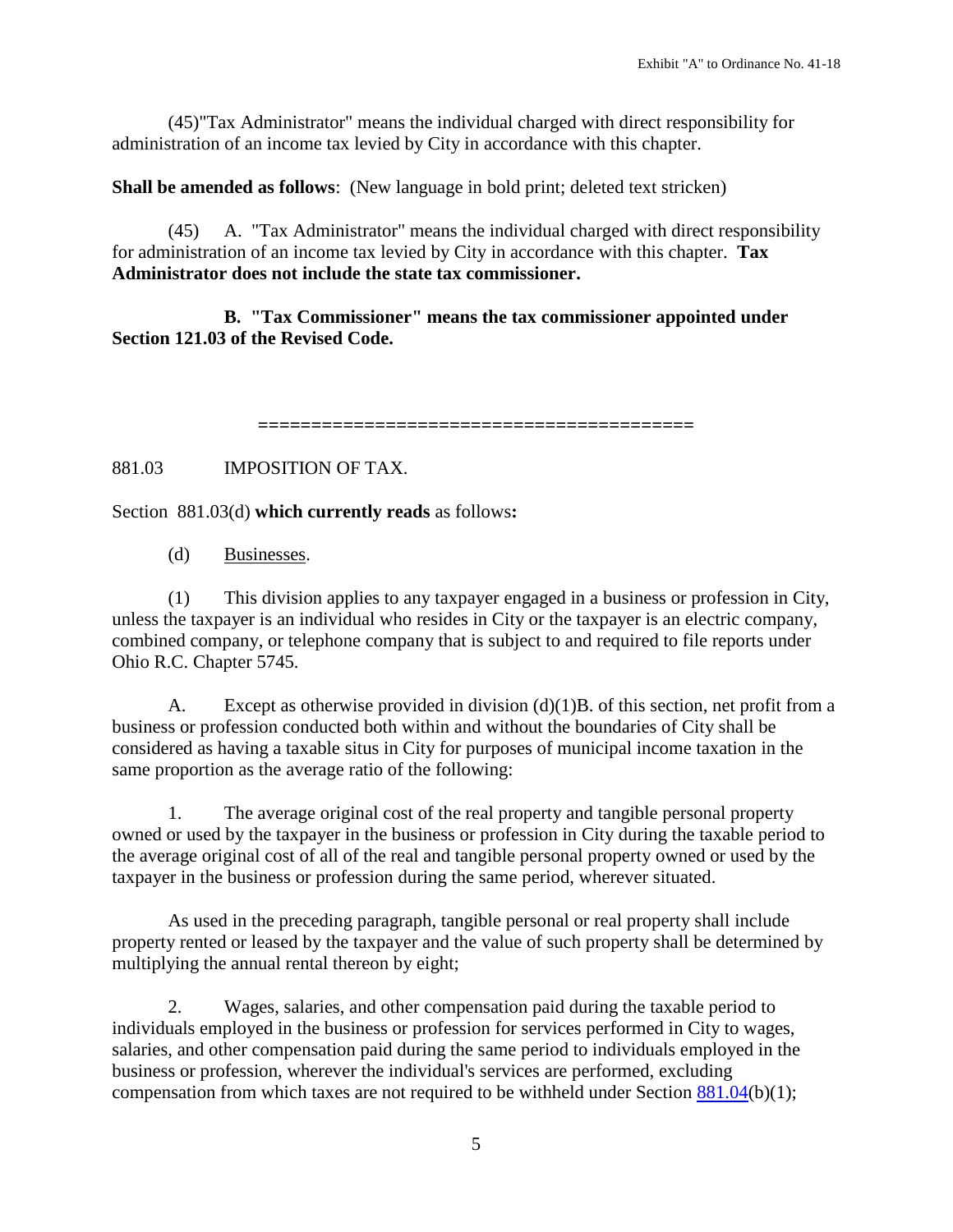3. Total gross receipts of the business or profession from sales and rentals made and services performed during the taxable period in City to total gross receipts of the business or profession during the same period from sales, rentals, and services, wherever made or performed.

B.1. If the apportionment factors described in division  $(d)(1)A$ . of this section do not fairly represent the extent of a taxpayer's business activity in City, the taxpayer may request, or the Tax Administrator of City may require, that the taxpayer use, with respect to all or any portion of the income of the taxpayer, an alternative apportionment method involving one or more of the following:

a. Separate accounting;

b. The exclusion of one or more of the factors;

c. The inclusion of one or more additional factors that would provide for a more fair apportionment of the income of the taxpayer to the municipal corporation;

d. A modification of one or more of the factors.

2. A taxpayer request to use an alternative apportionment method shall be in writing and shall accompany a tax return, timely filed appeal of an assessment, or timely filed amended tax return. The taxpayer may use the requested alternative method unless the Tax Administrator denies the request in an assessment issued within the period prescribed by Section [881.12\(](http://library.amlegal.com/nxt/gateway.dll?f=jumplink$jumplink_x=Advanced$jumplink_vpc=first$jumplink_xsl=querylink.xsl$jumplink_sel=title;path;content-type;home-title;item-bookmark$jumplink_d=ohio(avon_oh)$jumplink_q=%5bfield%20folio-destination-name:)a).

3. The Tax Administrator may require a taxpayer to use an alternative apportionment method as described in division  $(d)(1)B.1$ . of this section, but only by issuing an assessment to the taxpayer within the period prescribed by Section  $881.12(a)$ .

4. Nothing in division (d)(1)B. of this section nullifies or otherwise affects any alternative apportionment arrangement approved by the Tax Administrator or otherwise agreed upon by both the Tax Administrator and taxpayer before January 1, 2016.

C. As used in division  $(d)(1)A.2$ . of this section, "wages, salaries, and other compensation" includes only wages, salaries, or other compensation paid to an employee for services performed at any of the following locations:

1. A location that is owned, controlled, or used by, rented to, or under the possession of one of the following:

a. The employer;

b. A vendor, customer, client, or patient of the employer, or a related member of such a vendor, customer, client, or patient;

3. A vendor, customer, client, or patient of a person described in division (d)(1)C.1.b. of this section, or a related member of such a vendor, customer, client, or patient.

6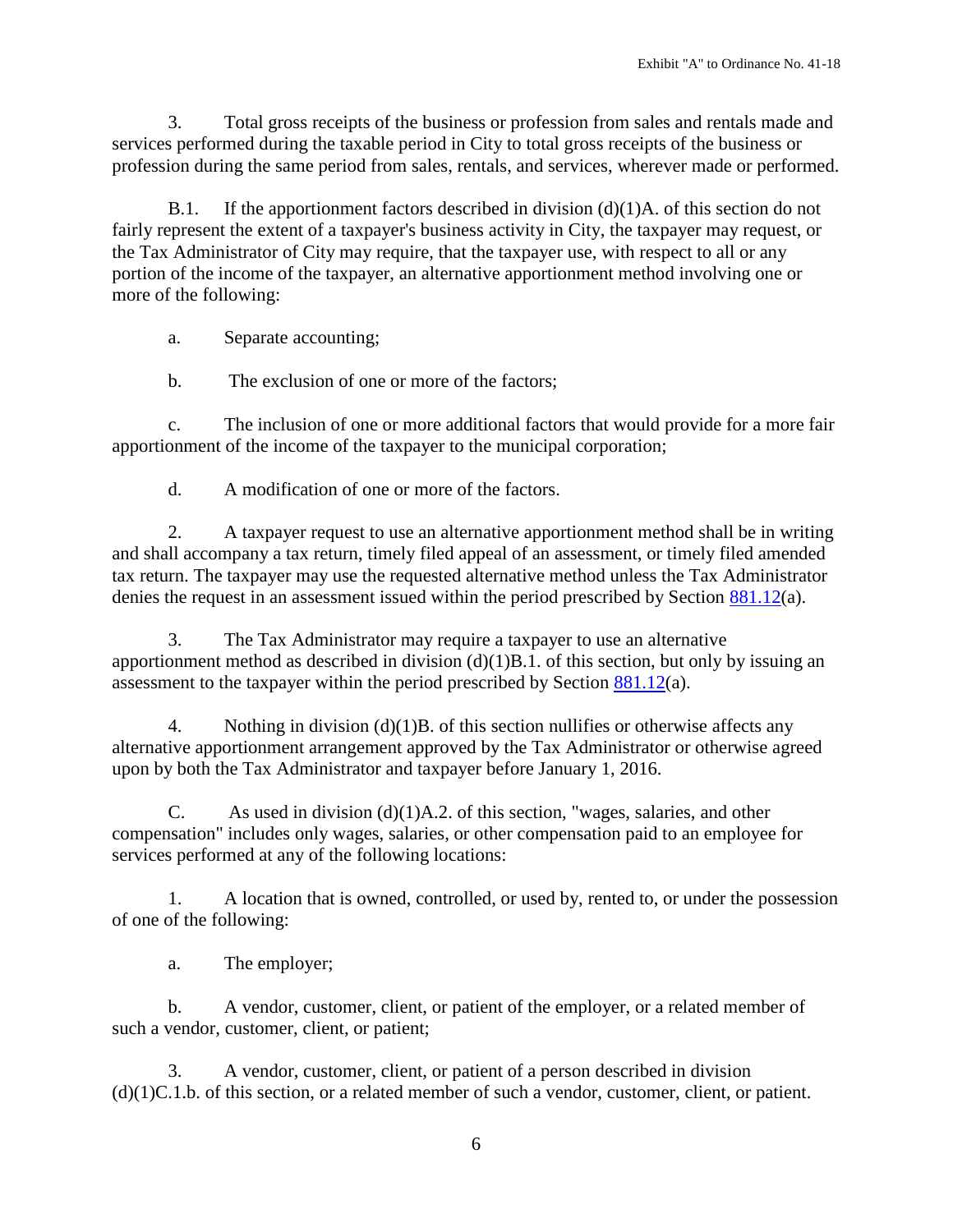2. Any location at which a trial, appeal, hearing, investigation, inquiry, review, court-martial, or similar administrative, judicial, or legislative matter or proceeding is being conducted, provided that the compensation is paid for services performed for, or on behalf of, the employer or that the employee's presence at the location directly or indirectly benefits the employer;

3. Any other location, if the Tax Administrator determines mat the employer directed the employee to perform the services at the other location in lieu of a location described in division (d)(1)C.1. or 2. of this section solely in order to avoid or reduce the employer's municipal income tax liability. If the Tax Administrator makes such a determination, the employer may dispute the determination by establishing, by a preponderance of the evidence, that the Tax Administrator's determination was unreasonable.

D. For the purposes of division (d)(1)A.3. of this section, receipts from sales and rentals made and services performed shall be sitused to a municipal corporation as follows:

1. Gross receipts from the sale of tangible personal property shall be sitused to the municipal corporation in which the sale originated. For the purposes of this division, a sale of property originates in City if, regardless of where title passes, the property meets any of the following criteria:

a. The property is shipped to or delivered within City from a stock of goods located within City.

b. The property is delivered within City from a location outside City, provided the taxpayer is regularly engaged through its own employees in the solicitation or promotion of sales within City and the sales result from such solicitation or promotion.

c. The property is shipped from a place within City to purchasers outside the municipal corporation, provided that the taxpayer is not, through its own employees, regularly engaged in the solicitation or promotion of sales at the place where delivery is made.

2. Gross receipts from the sale of services shall be sitused to City to the extent that such services are performed in City.

3. To the extent included in income, gross receipts from the sale of real property located in City shall be sitused to City.

4. To the extent included in income, gross receipts from rents and royalties from real property located in City shall be sitused to City.

5. Gross receipts from rents and royalties from tangible personal property shall be sitused to City based upon the extent to which the tangible personal property is used in City.

E. The net profit received by an individual taxpayer from the rental of real estate owned directly by the individual, or by a disregarded entity owned by the individual, shall be

7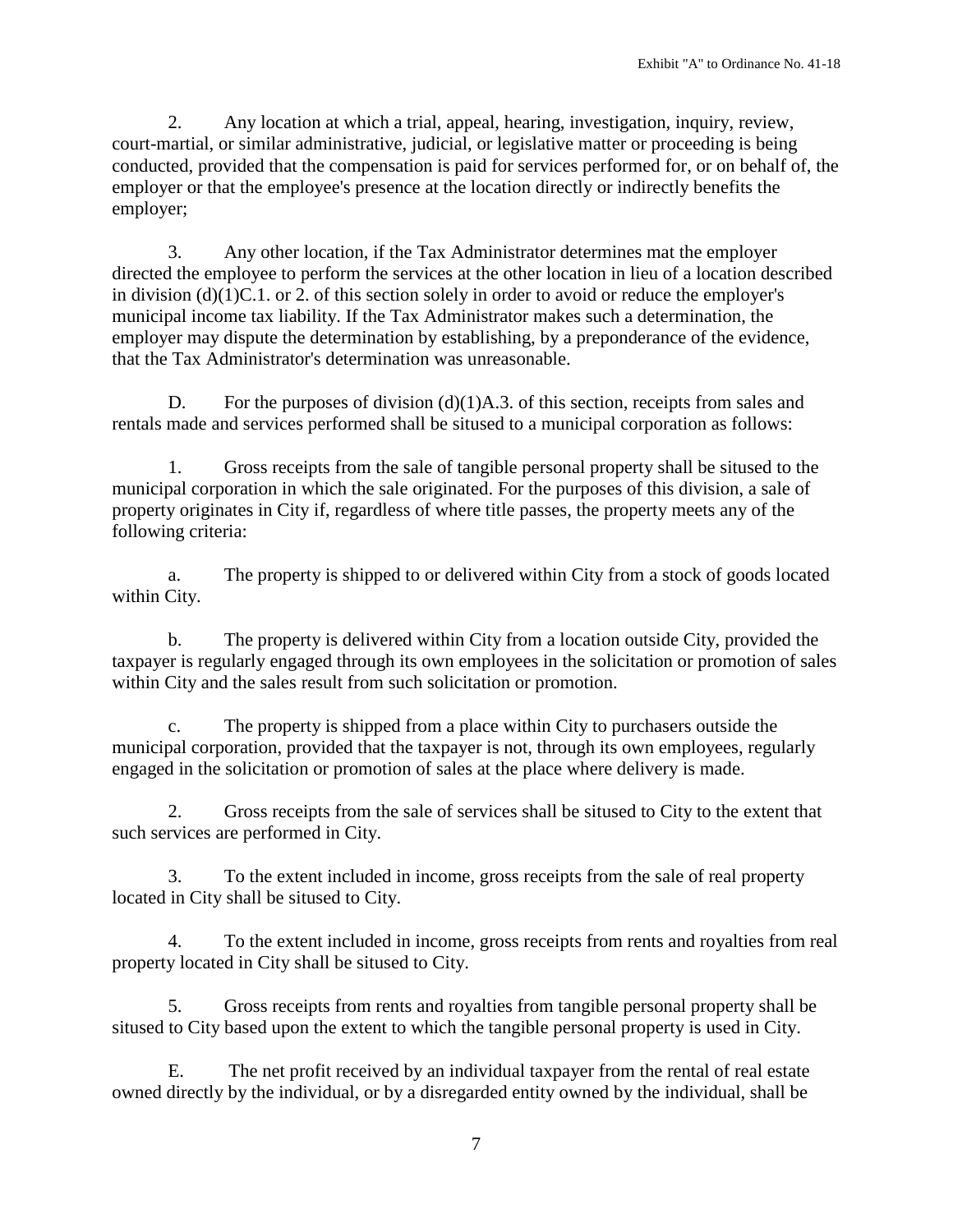subject to City's tax only if the property generating the net profit is located in City or if the individual taxpayer that receives the net profit is a resident of City. City shall allow such taxpayers to elect to use separate accounting for the purpose of calculating net profit sitused under this division to the municipal corporation in which the property is located.

F.1. Commissions received by a real estate agent or broker relating to the sale, purchase, or lease of real estate shall be sitused to the municipal corporation in which the real estate is located. Net profit reported by the real estate agent or broker shall be allocated to City, if applicable, based upon the ratio of the commissions the agent or broker received from the sale, purchase, or lease of real estate located in City to the commissions received from the sale, purchase, or lease of real estate everywhere in the taxable year.

2. An individual who is a resident of City shall report the individual's net profit from all real estate activity on the individual's annual tax return for City. The individual may claim a credit for taxes the individual paid on such net profit to another municipal corporation to the extent that such a credit is allowed under City's income tax ordinance.

G. When calculating the ratios described in division  $(d)(1)A$  of this section for the purposes of that division or division  $(d)(1)B$ . of this section, the owner of a disregarded entity shall include in the owner's ratios the property, payroll, and gross receipts of such disregarded entity.

H. Intentionally left blank.

I. Intentionally left blank.

(Ord. 145-15. Passed 11-9-15.)

# **Shall be amended as follows: (New language in bold print; deleted text stricken)**

(d) Businesses.

(1) This division applies to any taxpayer engaged in a business or profession in City, unless the taxpayer is an individual who resides in City or the taxpayer is an electric company, combined company, or telephone company that is subject to and required to file reports under Ohio R.C. Chapter 5745.

A. Except as otherwise provided in division (d)(1)B. of this section, net profit from a business or profession conducted both within and without the boundaries of City shall be considered as having a taxable situs in City for purposes of municipal income taxation in the same proportion as the average ratio of the following:

1. The average original cost of the real property and tangible personal property owned or used by the taxpayer in the business or profession in City during the taxable period to the average original cost of all of the real and tangible personal property owned or used by the taxpayer in the business or profession during the same period, wherever situated.

8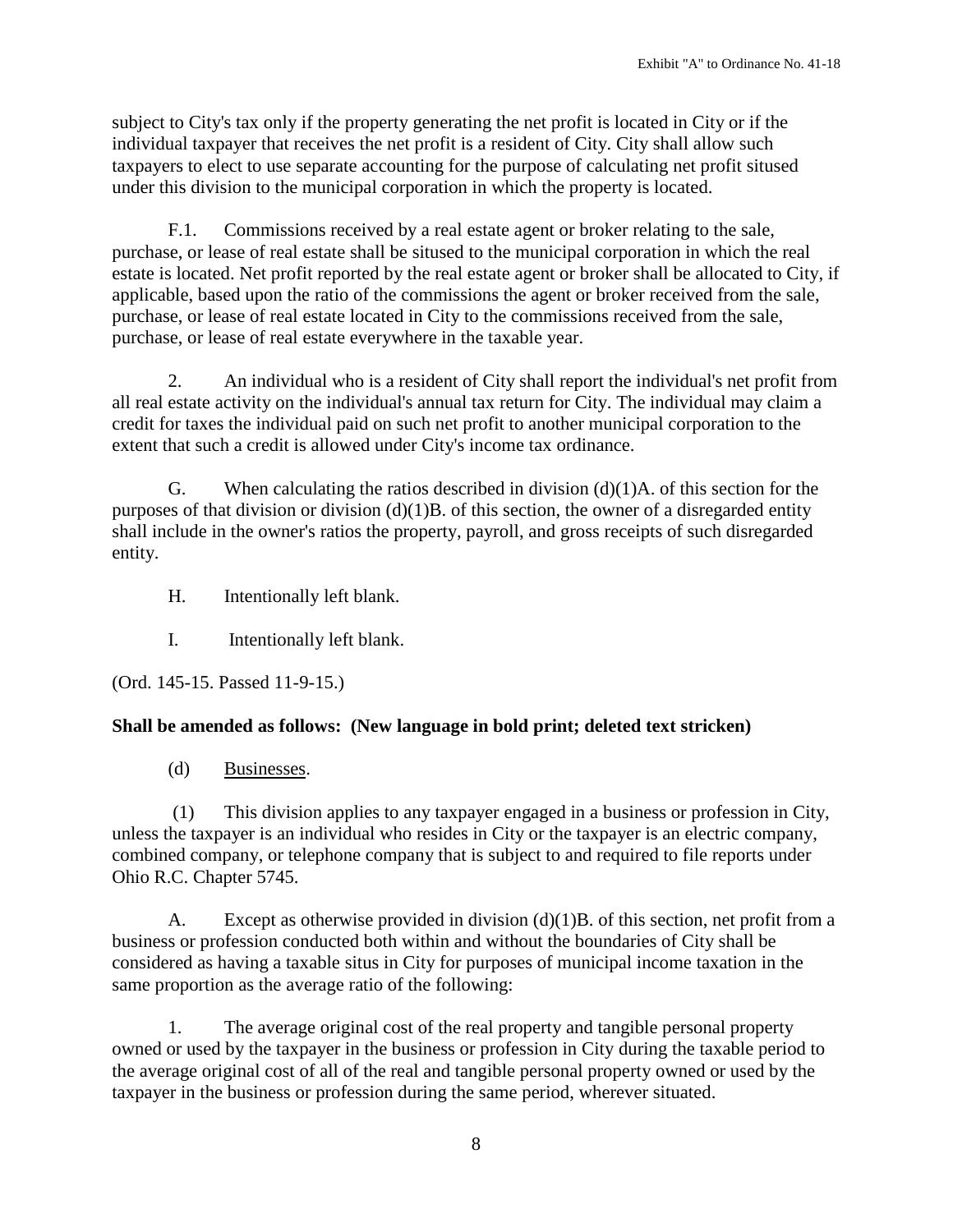As used in the preceding paragraph, tangible personal or real property shall include property rented or leased by the taxpayer and the value of such property shall be determined by multiplying the annual rental thereon by eight;

2. Wages, salaries, and other compensation paid during the taxable period to individuals employed in the business or profession for services performed in City to wages, salaries, and other compensation paid during the same period to individuals employed in the business or profession, wherever the individual's services are performed, excluding compensation from which taxes are not required to be withheld under Section [881.04\(](http://library.amlegal.com/nxt/gateway.dll?f=jumplink$jumplink_x=Advanced$jumplink_vpc=first$jumplink_xsl=querylink.xsl$jumplink_sel=title;path;content-type;home-title;item-bookmark$jumplink_d=ohio(avon_oh)$jumplink_q=%5bfield%20folio-destination-name:)b)(1);

3. Total gross receipts of the business or profession from sales and rentals made and services performed during the taxable period in City to total gross receipts of the business or profession during the same period from sales, rentals, and services, wherever made or performed.

B.1. If the apportionment factors described in division (d)(1)A. of this section do not fairly represent the extent of a taxpayer's business activity in City, the taxpayer may request, or the Tax Administrator of City may require, that the taxpayer use, with respect to all or any portion of the income of the taxpayer, an alternative apportionment method involving one or more of the following:

a. Separate accounting;

b. The exclusion of one or more of the factors;

c. The inclusion of one or more additional factors that would provide for a more fair apportionment of the income of the taxpayer to the municipal corporation;

d. A modification of one or more of the factors.

2. A taxpayer request to use an alternative apportionment method shall be in writing and shall accompany a tax return, timely filed appeal of an assessment, or timely filed amended tax return. The taxpayer may use the requested alternative method unless the Tax Administrator denies the request in an assessment issued within the period prescribed by Section [881.12\(](http://library.amlegal.com/nxt/gateway.dll?f=jumplink$jumplink_x=Advanced$jumplink_vpc=first$jumplink_xsl=querylink.xsl$jumplink_sel=title;path;content-type;home-title;item-bookmark$jumplink_d=ohio(avon_oh)$jumplink_q=%5bfield%20folio-destination-name:)a).

3. The Tax Administrator may require a taxpayer to use an alternative apportionment method as described in division  $(d)(1)B.1$ . of this section, but only by issuing an assessment to the taxpayer within the period prescribed by Section [881.12\(](http://library.amlegal.com/nxt/gateway.dll?f=jumplink$jumplink_x=Advanced$jumplink_vpc=first$jumplink_xsl=querylink.xsl$jumplink_sel=title;path;content-type;home-title;item-bookmark$jumplink_d=ohio(avon_oh)$jumplink_q=%5bfield%20folio-destination-name:)a).

4. Nothing in division (d)(1)B. of this section nullifies or otherwise affects any alternative apportionment arrangement approved by the Tax Administrator or otherwise agreed upon by both the Tax Administrator and taxpayer before January 1, 2016.

C. As used in division (d)(1)A.2. of this section, "wages, salaries, and other compensation" includes only wages, salaries, or other compensation paid to an employee for services performed at any of the following locations: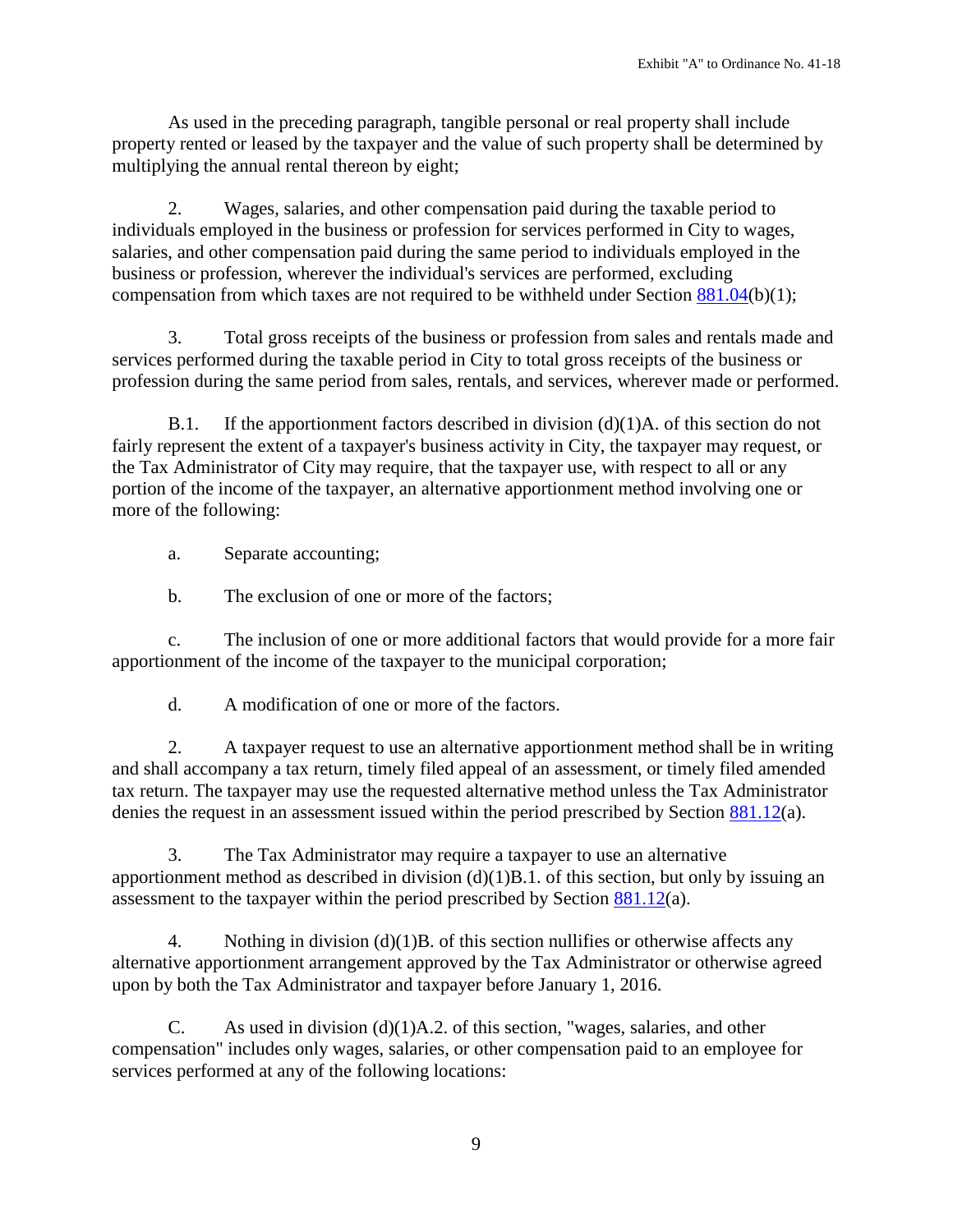1. A location that is owned, controlled, or used by, rented to, or under the possession of one of the following:

a. The employer;

b. A vendor, customer, client, or patient of the employer, or a related member of such a vendor, customer, client, or patient;

3 **c**. A vendor, customer, client, or patient of a person described in division (d)(1)C.1.b. of this section, or a related member of such a vendor, customer, client, or patient.

2. Any location at which a trial, appeal, hearing, investigation, inquiry, review, court-martial, or similar administrative, judicial, or legislative matter or proceeding is being conducted, provided that the compensation is paid for services performed for, or on behalf of, the employer or that the employee's presence at the location directly or indirectly benefits the employer;

3. Any other location, if the Tax Administrator determines mat the employer directed the employee to perform the services at the other location in lieu of a location described in division (d)(1)C.1. or 2. of this section solely in order to avoid or reduce the employer's municipal income tax liability. If the Tax Administrator makes such a determination, the employer may dispute the determination by establishing, by a preponderance of the evidence, that the Tax Administrator's determination was unreasonable.

D. For the purposes of division (d)(1)A.3. of this section, receipts from sales and rentals made and services performed shall be sitused to a municipal corporation as follows:

1. Gross receipts from the sale of tangible personal property shall be sitused to the municipal corporation in which the sale originated. For the purposes of this division, a sale of property originates in City **only** if, regardless of where title passes, the property meets any **either**  of the following criteria:

a. The property is shipped to or delivered within City from a stock of goods located within City.

b. The property is delivered within City from a location outside City, provided the taxpayer is regularly engaged through its own employees in the solicitation or promotion of sales within City and the sales result from such solicitation or promotion.

c. The property is shipped from a place within City to purchasers outside the municipal corporation, provided that the taxpayer is not, through its own employees, regularly engaged in the solicitation or promotion of sales at the place where delivery is made.

2. Gross receipts from the sale of services shall be sitused to City to the extent that such services are performed in City.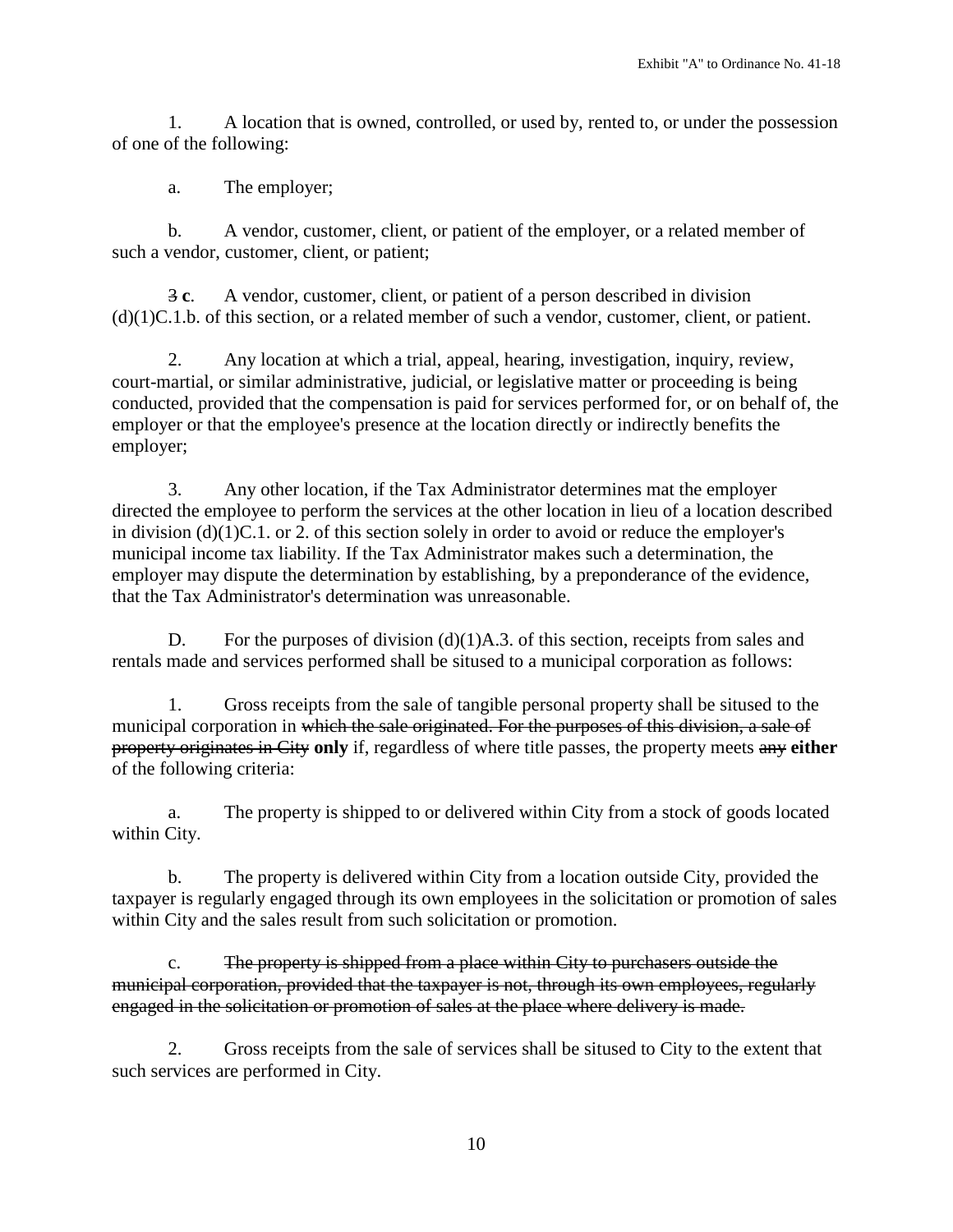3. To the extent included in income, gross receipts from the sale of real property located in City shall be sitused to City.

4. To the extent included in income, gross receipts from rents and royalties from real property located in City shall be sitused to City.

5. Gross receipts from rents and royalties from tangible personal property shall be sitused to City based upon the extent to which the tangible personal property is used in City.

E. The net profit received by an individual taxpayer from the rental of real estate owned directly by the individual, or by a disregarded entity owned by the individual, shall be subject to City's tax only if the property generating the net profit is located in City or if the individual taxpayer that receives the net profit is a resident of City. City shall allow such taxpayers to elect to use separate accounting for the purpose of calculating net profit sitused under this division to the municipal corporation in which the property is located.

F.1. Commissions received by a real estate agent or broker relating to the sale, purchase, or lease of real estate shall be sitused to the municipal corporation in which the real estate is located. Net profit reported by the real estate agent or broker shall be allocated to City, if applicable, based upon the ratio of the commissions the agent or broker received from the sale, purchase, or lease of real estate located in City to the commissions received from the sale, purchase, or lease of real estate everywhere in the taxable year.

2. An individual who is a resident of City shall report the individual's net profit from all real estate activity on the individual's annual tax return for City. The individual may claim a credit for taxes the individual paid on such net profit to another municipal corporation to the extent that such a credit is allowed under City's income tax ordinance.

G. When calculating the ratios described in division  $(d)(1)A$  of this section for the purposes of that division or division  $(d)(1)B$ . of this section, the owner of a disregarded entity shall include in the owner's ratios the property, payroll, and gross receipts of such disregarded entity.

H. Intentionally left blank.

I. Intentionally left blank.

(Ord. 145-15. Passed 11-9-15.)

**=========================================**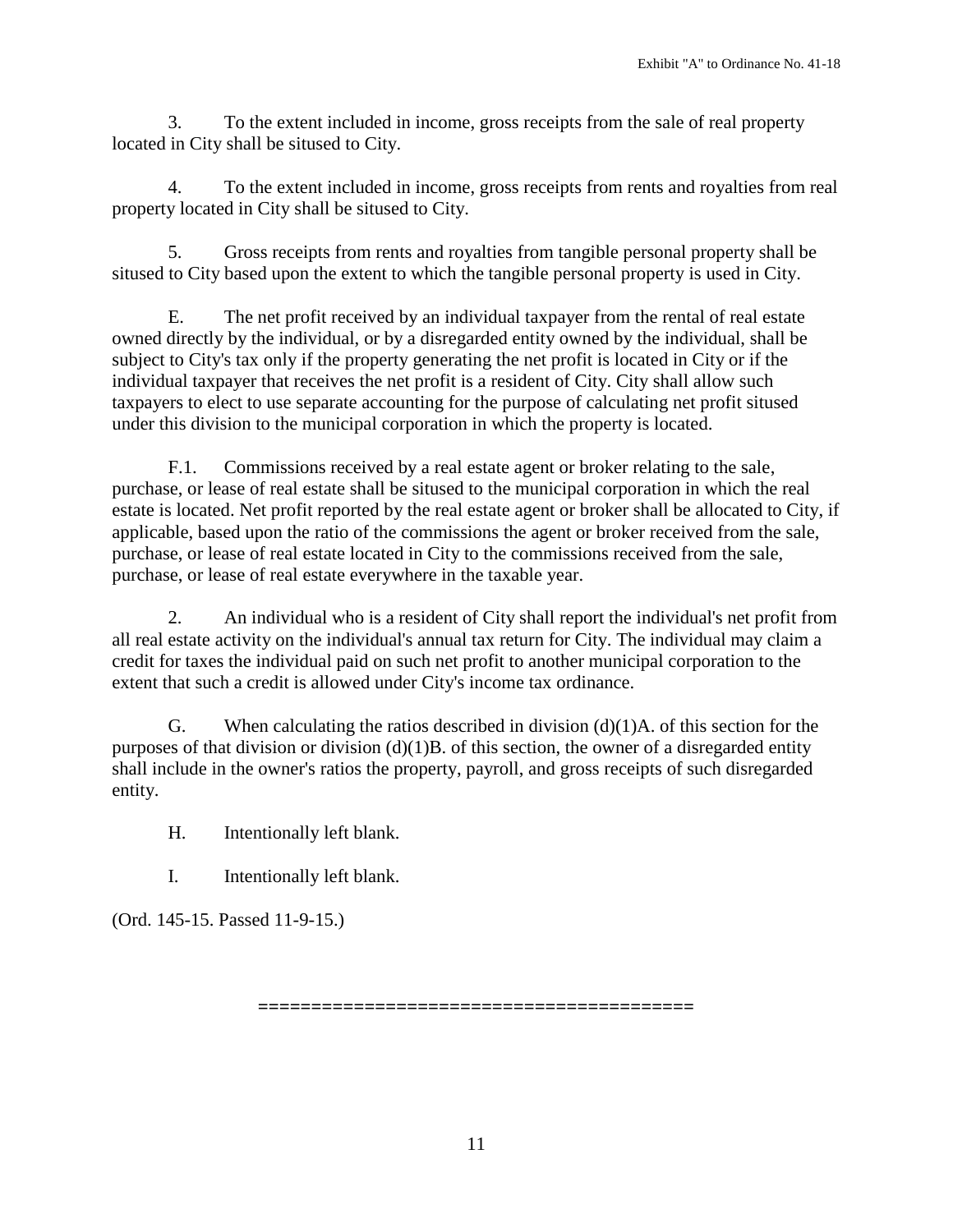Section 881.04(a)(2)(A) **which currently reads** as follows:

881.04 COLLECTION AT SOURCE.

(a) Withholding Provisions.

 $(2)$  A. Except as provided in division  $(a)(2)$ B. of this section, an employer, agent of an employer, or other payer shall remit to the Tax Administrator of City the greater of the income taxes deducted and withheld or the income taxes required to be deducted and withheld by the employer, agent, or other payer according to the following schedule:

1. Taxes required to be deducted and withheld shall be remitted monthly to the Tax Administrator if the total taxes deducted and withheld or required to be deducted and withheld by the employer, agent, or other payer on behalf of City in the preceding calendar year exceeded two thousand three hundred ninety-nine dollars (\$2,399), or if the total amount of taxes deducted and withheld or required to be deducted and withheld on behalf of City in any month of the preceding calendar quarter exceeded two hundred dollars (\$200.00).

Payment under division  $(a)(2)A.1$ . of this section shall be made so that the payment is received by the Tax Administrator not later than 15 days after the last day of each month for which the tax was withheld.

2. Any employer, agent of an employer, or other payer not required to make payments under division (a)(1)A.1. of this section of taxes required to be deducted and withheld shall make quarterly payments to the Tax Administrator not later than the fifteenth day of the month following the end of each calendar quarter.

**Shall be amended as follows**: (New language in bold print; deleted text stricken)

881.04 COLLECTION AT SOURCE.

(a) Withholding Provisions.

(2) A. Except as provided in division (a)(2)B. of this section, an employer, agent of an employer, or other payer shall remit to the Tax Administrator of City the greater of the income taxes deducted and withheld or the income taxes required to be deducted and withheld by the employer, agent, or other payer according to the following schedule:

1. Taxes required to be deducted and withheld shall be remitted monthly to the Tax Administrator if the total taxes deducted and withheld or required to be deducted and withheld by the employer, agent, or other payer on behalf of City in the preceding calendar year exceeded two thousand three hundred ninety-nine dollars (\$2,399), or if the total amount of taxes deducted and withheld or required to be deducted and withheld on behalf of City in any month of the preceding calendar quarter exceeded two hundred dollars (\$200.00).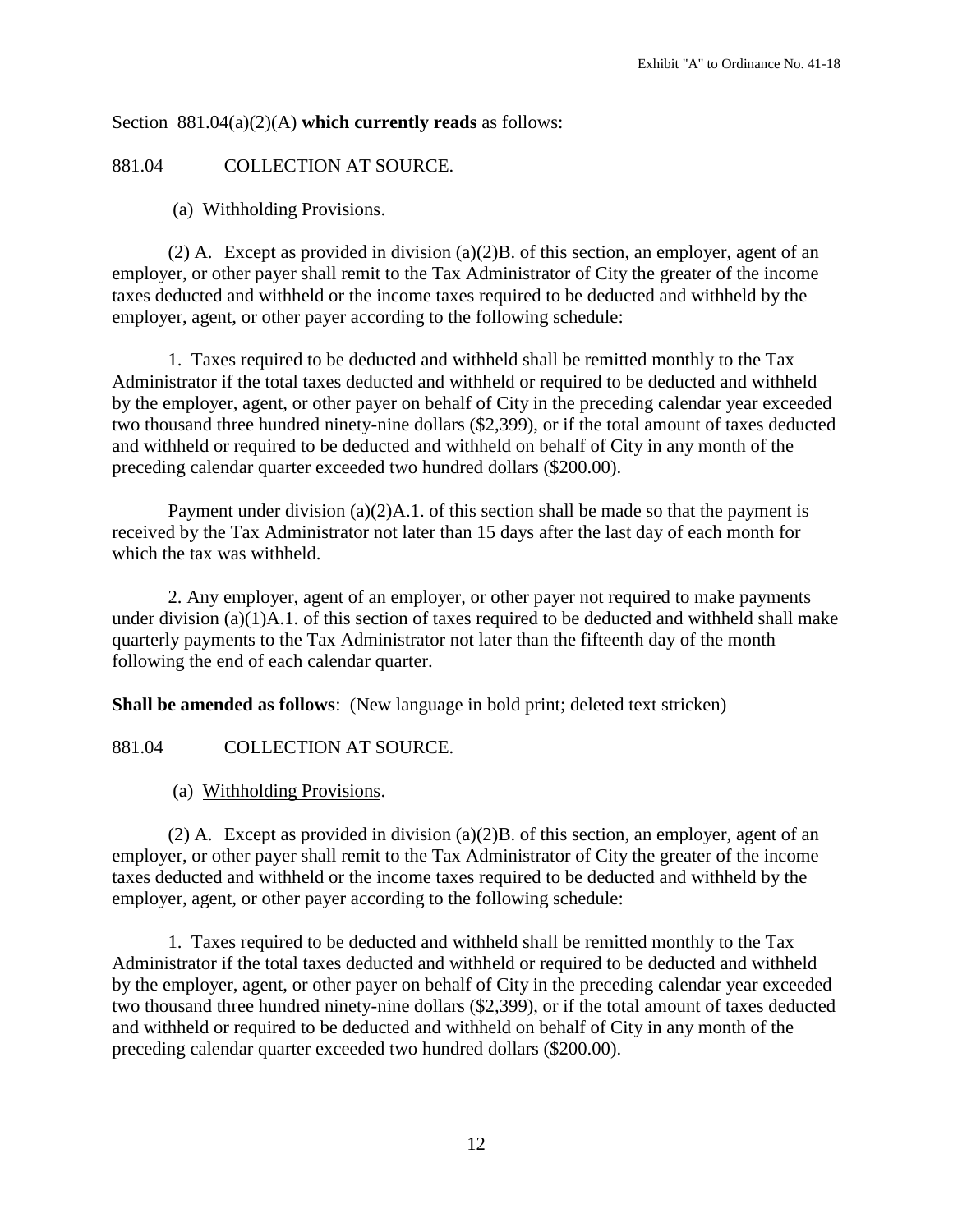Payment under division  $(a)(2)A.1$  of this section shall be made so that the payment is received by **to** the Tax Administrator not later than 15 days after the last day of each month for which the tax was withheld.

2. Any employer, agent of an employer, or other payer not required to make payments under division (a)(2)A.1. of this section of taxes required to be deducted and withheld shall make quarterly payments to the Tax Administrator not later than the fifteenth **last** day of the month following the end **last** day of each calendar quarter.

**=========================================**

Section 881.05(a)(6)(B) **which currently reads** as follows:

881.05 ANNUAL RETURN; FILING.

B. The Tax Administrator shall require a taxpayer who is an individual to include, with each annual return, and amended return, copies of the following documents: all of the taxpayer's Internal Revenue Service Form W-2, "Wage and Tax Statements," including all information reported on the taxpayer's Federal W-2, as well as taxable wages reported or withheld for any municipal corporation; the taxpayer's Internal Revenue Service Form 1040; and, with respect to an amended tax return, any other documentation necessary to support the adjustments made in the amended return. An individual taxpayer who files the annual return required by this section electronically is not required to provide paper copies of any of the foregoing to the Tax Administrator unless the Tax Administrator requests such copies after the return has been filed.

**Shall be amended as follows**: (New language in bold print; deleted text stricken)

881.05 ANNUAL RETURN; FILING.

B. The Tax Administrator shall require a taxpayer who is an individual to include, with each annual return, and amended return, copies of the following documents: all of the taxpayer's Internal Revenue Service Form W-2, "Wage and Tax Statements," including all information reported on the taxpayer's Federal W-2, as well as taxable wages reported or withheld for any municipal corporation; the taxpayer's Internal Revenue Service Form 1040; **or, in the case of a return or request required by a qualified municipal corporation, Ohio form IT-1040**; and, with respect to an amended tax return, any other documentation necessary to support the adjustments made in the amended return. An individual taxpayer who files the annual return required by this section electronically is not required to provide paper copies of any of the foregoing to the Tax Administrator unless the Tax Administrator requests such copies after the return has been filed.

**=========================================**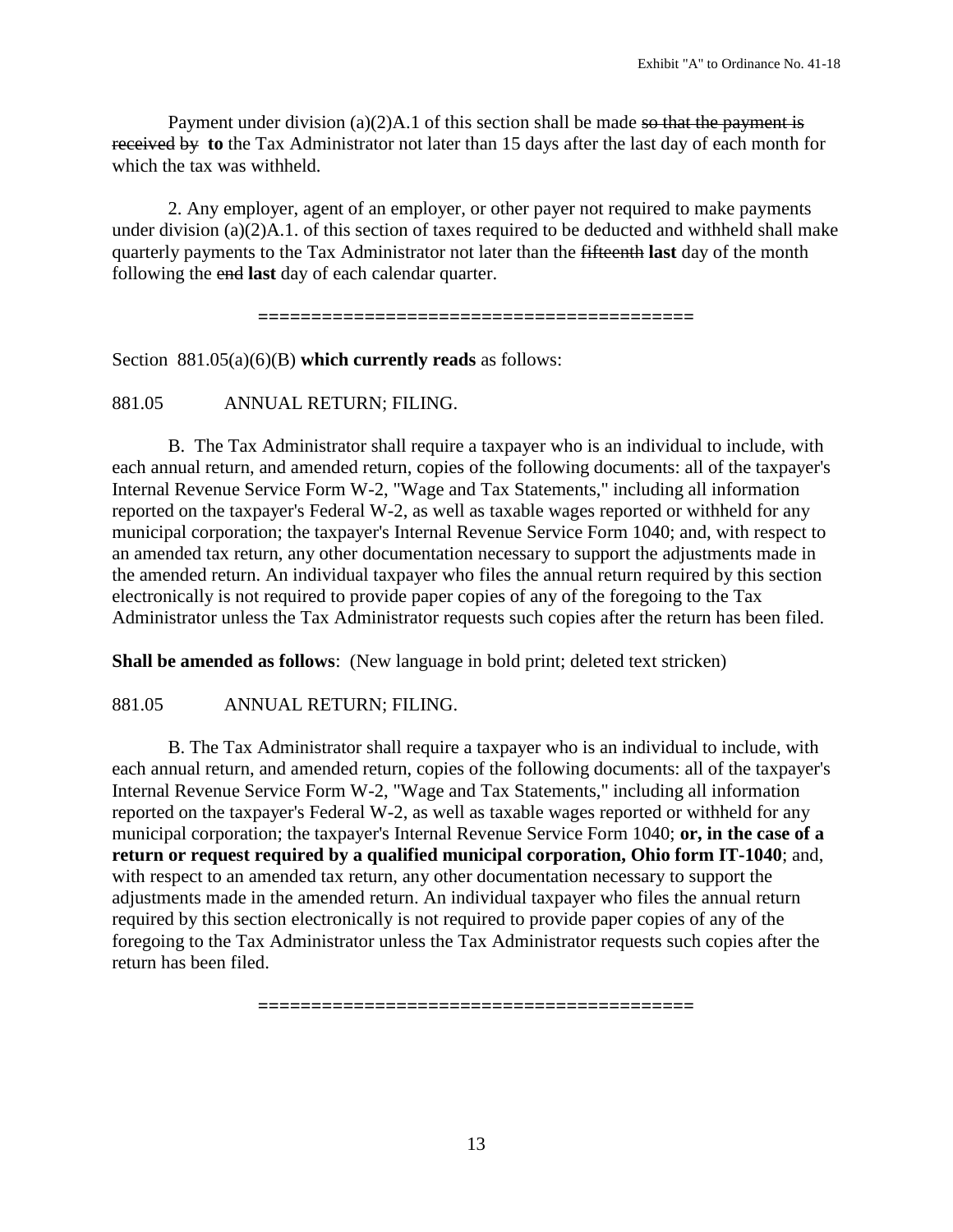Section 881.05(a)(7)(A) & (B) **which currently reads** as follows:

## 881.05 ANNUAL RETURN; FILING.

(7) A. Except as otherwise provided in this chapter, each return required to be filed under this section shall be completed and filed as required by the Tax Administrator on or before the date prescribed for the filing of State individual income tax returns under Ohio R.C. 5747.08(G). The taxpayer shall complete and file the return or notice on forms prescribed by the Tax Administrator or on generic forms, together with remittance made payable to City. No remittance is required if the net amount due is ten dollars (\$10.00) or less.

B. Any taxpayer that has duly requested an automatic six-month extension for filing the taxpayer's Federal income tax return shall automatically receive an extension for the filing of City's income tax return. The extended due date of City's income tax return shall be the fifteenth day of the tenth month after the last day of the taxable year to which the return relates. An extension of time to file under this division is not an extension of the time to pay any tax due unless the Tax Administrator grants an extension of that date.

1. A copy of the Federal extension request shall be included with the filing of City's income tax return.

2. A taxpayer that has not requested or received a six-month extension for filing the taxpayer's Federal income tax return may request that the Tax Administrator grant the taxpayer a six-month extension of the date for filing the taxpayer's City income tax return. If the request is received by the Tax Administrator on or before the date the City income tax return is due, the Tax Administrator shall grant the taxpayer's requested extension.

Shall be amended as follows: (New language in bold print; deleted text stricken)

(7) A**. 1)** Except as otherwise provided in this chapter, each **individual income** tax return required to be filed under this section shall be completed and filed as required by the Tax Administrator on or before the date prescribed for the filing of State individual income tax returns under Ohio R.C. 5747.08(G). The taxpayer shall complete and file the return or notice on forms prescribed by the Tax Administrator or on generic forms, together with remittance made payable to City. No remittance is required if the net amount due is ten dollars (\$10.00) or less.

 **2) Except as otherwise provided in this chapter, each annual net profit return required to be filed under this section by a taxpayer that is not an individual shall be completed and filed as required by the Tax Administrator on or before the fifteenth day (15th) of the fourth month following the end of the taxpayer's taxable year. The taxpayer shall complete and file the return or notice on forms prescribed by the Tax Administrator or on generic forms, together with remittance made payable to the City. No remittance is required if the next amount due is ten dollars (\$10.00) or less.**

B. Any taxpayer that has duly requested an automatic six-month extension for filing the taxpayer's Federal income tax return shall automatically receive an extension for the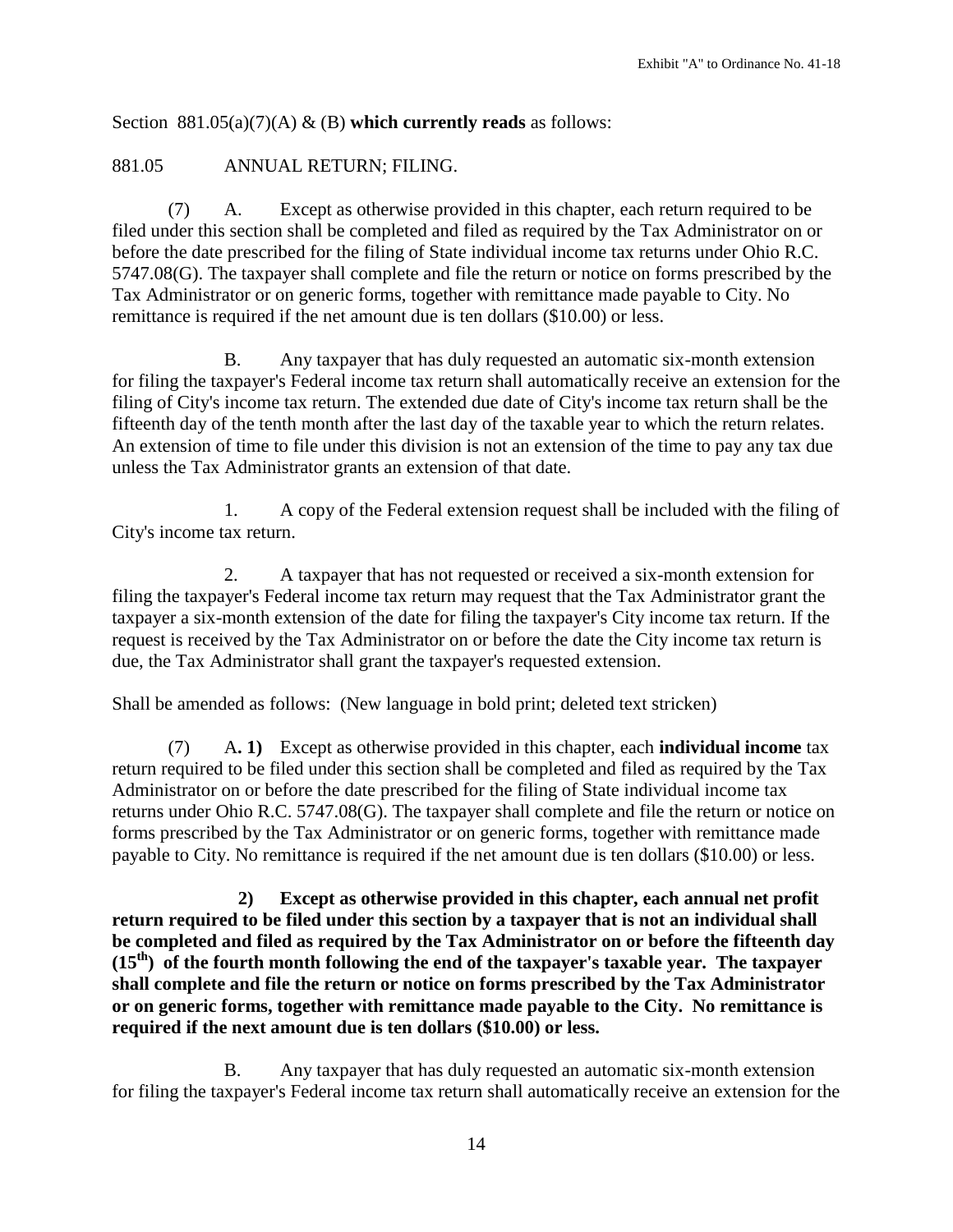filing of City's income tax return. The extended due date of City's income tax return shall be the fifteenth day of the tenth month after the last day of the taxable year to which the return relates. An extension of time to file under this division is not an extension of the time to pay any tax due unless the Tax Administrator grants an extension of that date.

1.) A copy of the Federal extension request shall be included with the filing of City's income tax return.

2.) A taxpayer that has not requested or received a six-month extension for filing the taxpayer's Federal income tax return may **submit a written** request that the Tax Administrator grant the taxpayer a six-month extension of the date for filing the taxpayer's City income tax return. If the request is received by the Tax Administrator on or before the date the City income tax return is due, the Tax Administrator shall grant the taxpayer's requested extension.

**=========================================**

Section 881.05(a)(8) **which currently reads** as follows:

881.05 ANNUAL RETURN; FILING.

(8) A. For taxable years beginning after 2015, City shall not require a taxpayer to remit tax with respect to net profits if the net amount due is ten dollars (\$10.00) or less.

B. Any taxpayer not required to remit tax to City for a taxable year pursuant to division (a)(8)A. of this section shall file with City an annual net profit return under division  $(a)(6)C$ . of this section.

**Shall be amended as follows:** (New language in bold print; deleted text stricken)

881.05 ANNUAL RETURN; FILING.

(8) A. For taxable years beginning after 2015, City shall not require a taxpayer to remit tax with respect to net profits if the net amount due is ten dollars (\$10.00) or less.

B. Any taxpayer not required to remit tax to City for a taxable year pursuant to division  $(a)(8)(A)$  of this section shall file with City an annual net profit return under division  $(a)(6)C$ . of this section**, unless the provisions of division (8)(C) apply.**

**C. 1) A person may notify the Tax Administrator that the person does not expect to be a taxpayer subject to City income tax ordinance for a taxable year if both the following apply:**

**a. The person was required to file a tax return with City for the immediately preceding taxable year because the person performed services at a worksite location (as defined in Section .04(b)(1)(A)(7) within City.**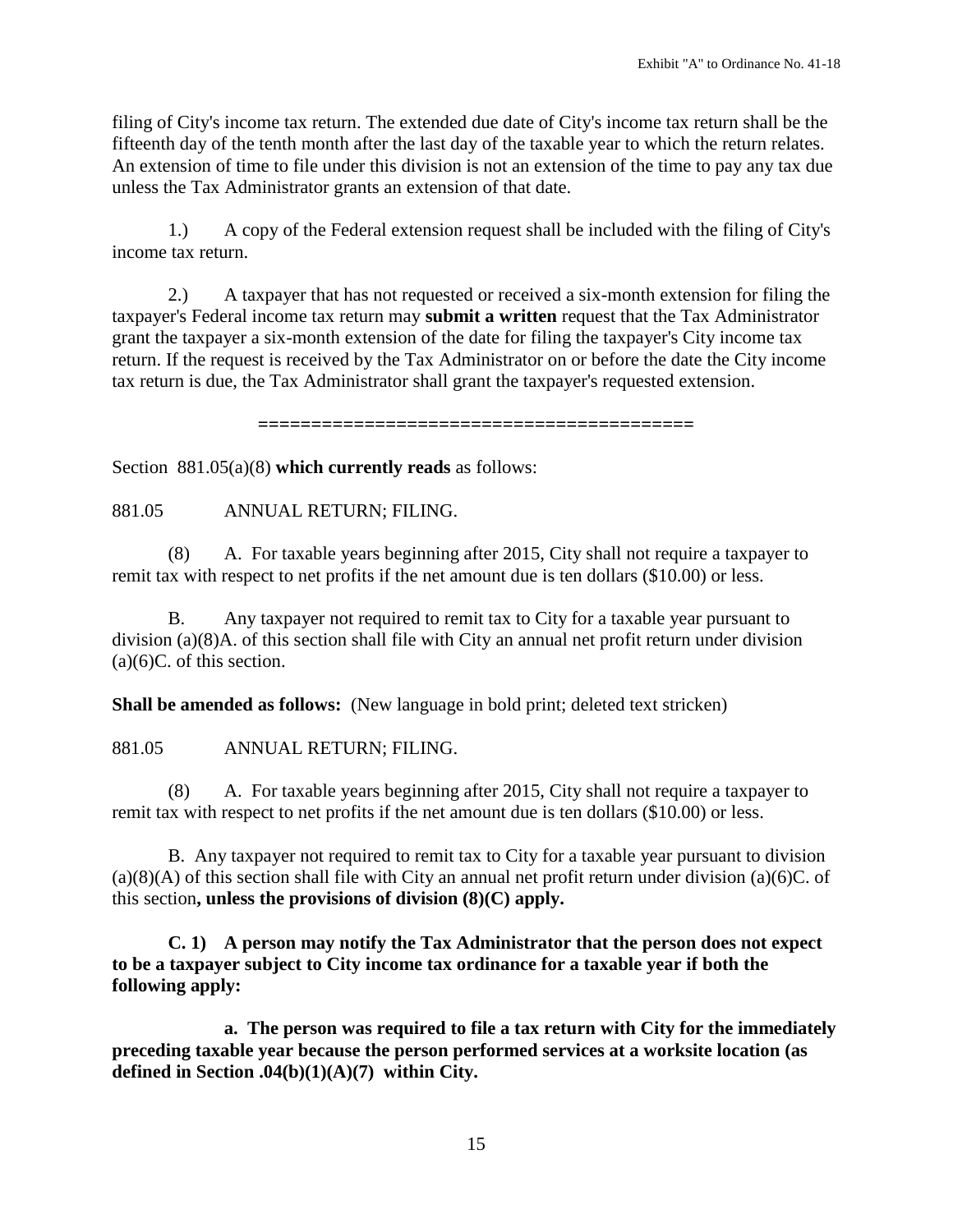**b. The person no longer provides services in City and does not expect to be subject to City income tax for the taxable year.**

**2) The person shall provide the notice in a signed affidavit that briefly explains the person's circumstances, including the location of the previous worksite location and the last date on which the person performed services or made any sales within City. The affidavit shall also include the following statement: "The affiant has no plans to perform any services within City, make any sales in City, or otherwise become subject to the tax levied by City during the taxable year. If the affiant does become subject to the tax levied by City for the taxable year, the affiant agrees to be considered a taxpayer and to properly comply as a taxpayer with City income tax ordinance and rules and regulations." The person shall sign the affidavit under penalty of perjury.**

**3) If a person submits an affidavit described in division .05(a)(8)(C)(2) the Tax Administrator shall not require the person to file and tax return for the taxable year unless the Tax Administrator possesses information that conflicts with the affidavit or if the circumstances described in the affidavit change.**

**4) Nothing in division .05(a)(8)(C) of this section prohibits the Tax Administrator from performing an audit of the person.**

```
=========================================
```
Section 881.05(a)(9) **which currently reads** as follows:

881.05 ANNUAL RETURN; FILING.

(9) If a payment is required to be made by electronic funds transfer, the payment is considered to be made when the payment is credited to an account designated by the Tax Administrator for the receipt of tax payments, except that, when a payment made by electronic funds transfer is delayed due to circumstances not under the control of the taxpayer, the payment is considered to be made when the taxpayer submitted the payment. This division shall not apply to payments required to be made under division Section  $881.04(a)(2)$ A.1. or provisions for semimonthly withholding.

**Shall be amended as follows:** (New language in bold print; deleted text stricken)

881.05 ANNUAL RETURN; FILING.

(9) If a payment **under this Chapter** is required to be made by electronic funds transfer, the payment is **shall be** considered to be made when the payment is credited to an account designated by the Tax Administrator for the receipt of tax payments, except that, when a payment made by electronic funds transfer is delayed due to circumstances not under the control of the taxpayer, the payment is considered to be made when the taxpayer submitted the payment. **on the date of the timestamp assigned by the first electronic system receiving that payment.**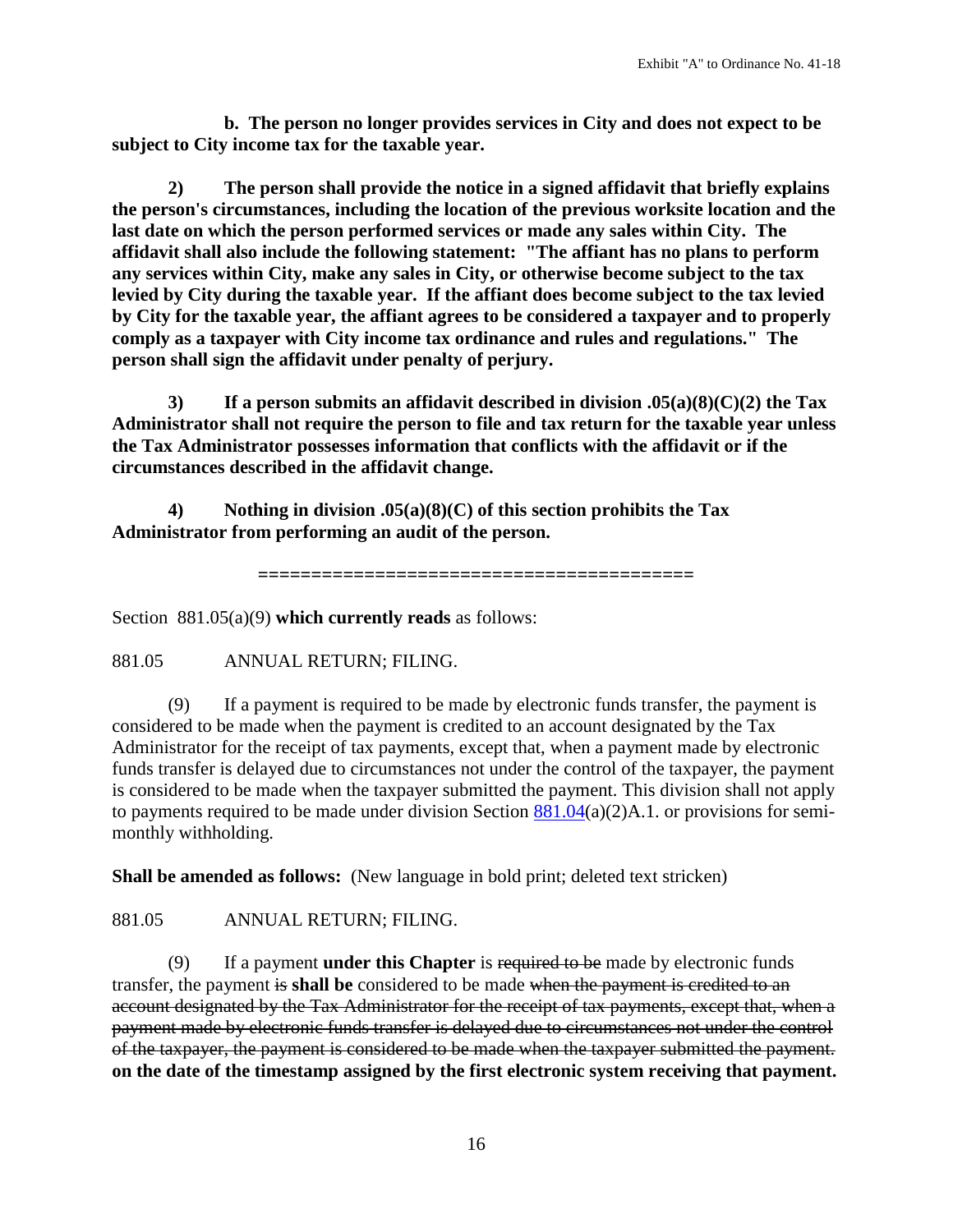This division shall not apply to payments required to be made under division Section  $881.04(a)(2)$  $881.04(a)(2)$ A.1. or provisions for semi-monthly withholding.

**=========================================**

881.05 ANNUAL RETURN; FILING.

**Section 881.05(d)(2)** which currently reads as follows:

#### (d) Consolidated Municipal Income Tax Return.

(2) A. For taxable years beginning on or after January 1, 2016, a taxpayer that is a member of an affiliated group of corporations may elect to file a consolidated municipal income tax return for a taxable year if at least one member of the affiliated group of corporations is subject to City's income tax in that taxable year, and if the affiliated group of corporations filed a consolidated Federal income tax return with respect to that taxable year. The election is binding for a five-year period beginning with the first taxable year of the initial election unless a change in the reporting method is required under Federal law. The election continues to be binding for each subsequent five-year period unless the taxpayer elects to discontinue filing consolidated municipal income tax returns under division (d)(2)B. of this section or a taxpayer receives permission from the Tax Administrator. The Tax Administrator shall approve such a request for good cause shown.

B. An election to discontinue filing consolidated municipal income tax returns under this section must be made in the first year following the last year of a five-year consolidated municipal income tax return election period in effect under division (d)(2)A. of this section. The election to discontinue filing a consolidated municipal income tax return is binding for a fiveyear period beginning with the first taxable year of the election.

C. An election made under division  $(d)(2)A$ . or B. of this section is binding on all members of the affiliated group of corporations subject to a municipal income tax.

#### **Shall be amended as follows: (New language in bold print; deleted text stricken)**

881.05 ANNUAL RETURN; FILING.

#### (d) Consolidated Municipal Income Tax Return.

(2) A. For taxable years beginning on or after January 1, 2016, a taxpayer that is a member of an affiliated group of corporations may elect to file a consolidated municipal income tax return for a taxable year if at least one member of the affiliated group of corporations is subject to City's income tax in that taxable year, and if the affiliated group of corporations filed a consolidated Federal income tax return with respect to that taxable year. The election is binding for a five-year period beginning with the first taxable year of the initial election unless a change in the reporting method is required under Federal law. The election continues to be binding for each subsequent five-year period unless the taxpayer elects to discontinue filing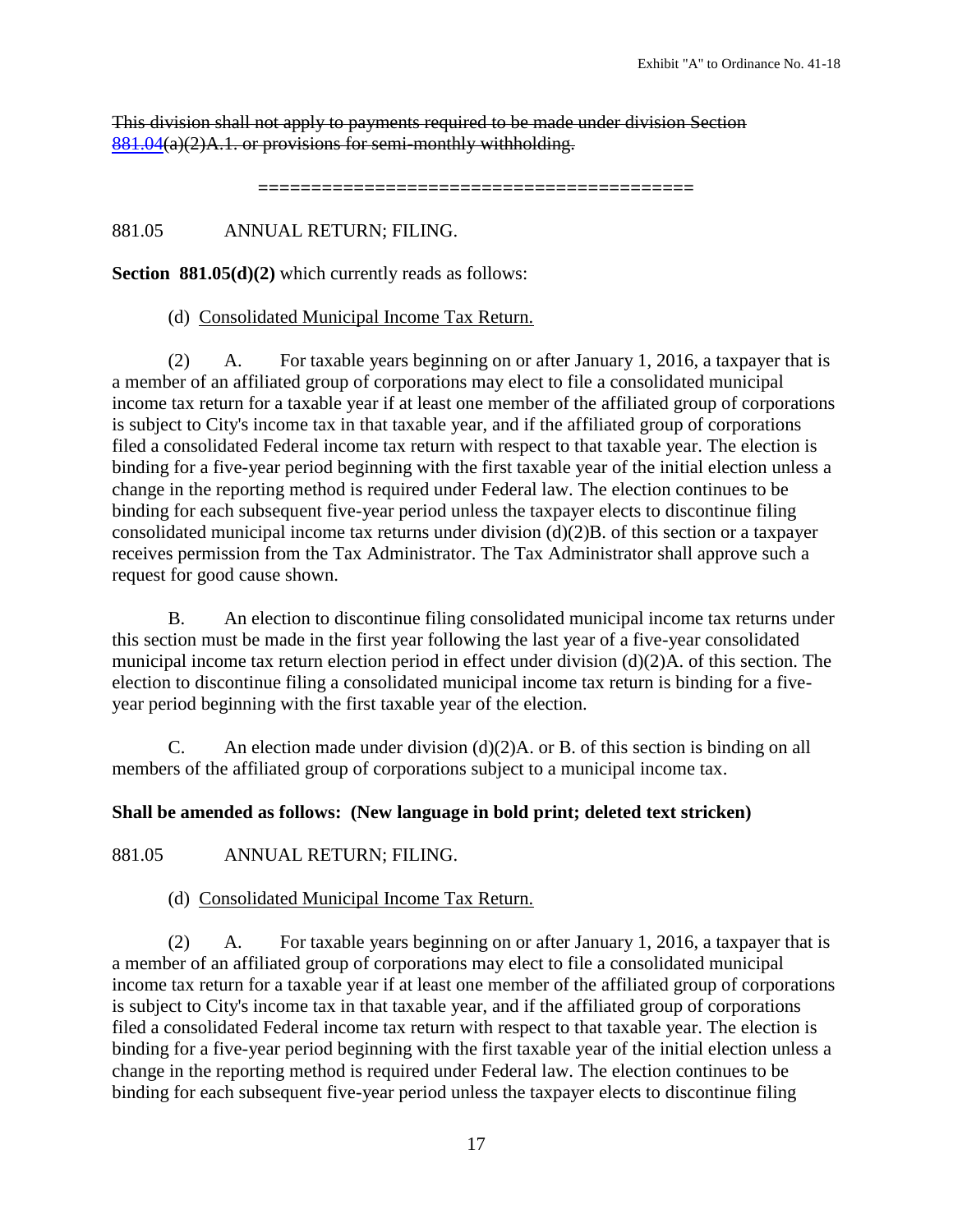consolidated municipal income tax returns under division (d)(2)B. of this section or a taxpayer receives permission from the Tax Administrator. The Tax Administrator shall approve such a request for good cause shown.

B. An election to discontinue filing consolidated municipal income tax returns under this section must be made in the first year following the last year of a five-year consolidated municipal income tax return election period in effect under division (d)(2)A. of this section. The election to discontinue filing a consolidated municipal income tax return is binding for a fiveyear period beginning with the first taxable year of the election.

C. An election made under division  $(d)(2)A$ . or B. of this section is binding on all members of the affiliated group of corporations subject to a municipal income tax.

**D. When a taxpayer makes the election allowed under section 718.80 of the Revised Code, a valid election made by a taxpayer under division (d)(1) or (2) of this section is binding upon the tax commissioner for the remainder of the five-year period.**

**E. When an election is made under section 718.80 of the Revised Code is terminated, a valid election made under section 718.86 of the Revised Code is binding upon the tax administrator for the remainder of the five-year period.**

**=========================================**

Section 881.07 (c)(1)(D) **which currently reads** as follows:

881.07 ESTIMATED TAXES

D. On or before the fifteenth (15th) day of the twelfth month of the taxable year, ninety percent (90%) of the tax liability for the taxable year.

**Shall be amended as follows**: (New language in bold print; deleted text stricken)

881.07 ESTIMATED TAXES

D.  $\Theta$ **h** For an individual, on or before the fifteenth  $(15^{th})$  day of the first month **of the following taxable year, ninety percent (90%) of the tax liability for the taxable year.**  For a person other than an individual, on or before the fifteenth  $(15<sup>th</sup>)$  day of the twelfth month of the taxable year, ninety percent (90%) of the tax liability for the taxable year.

**=========================================**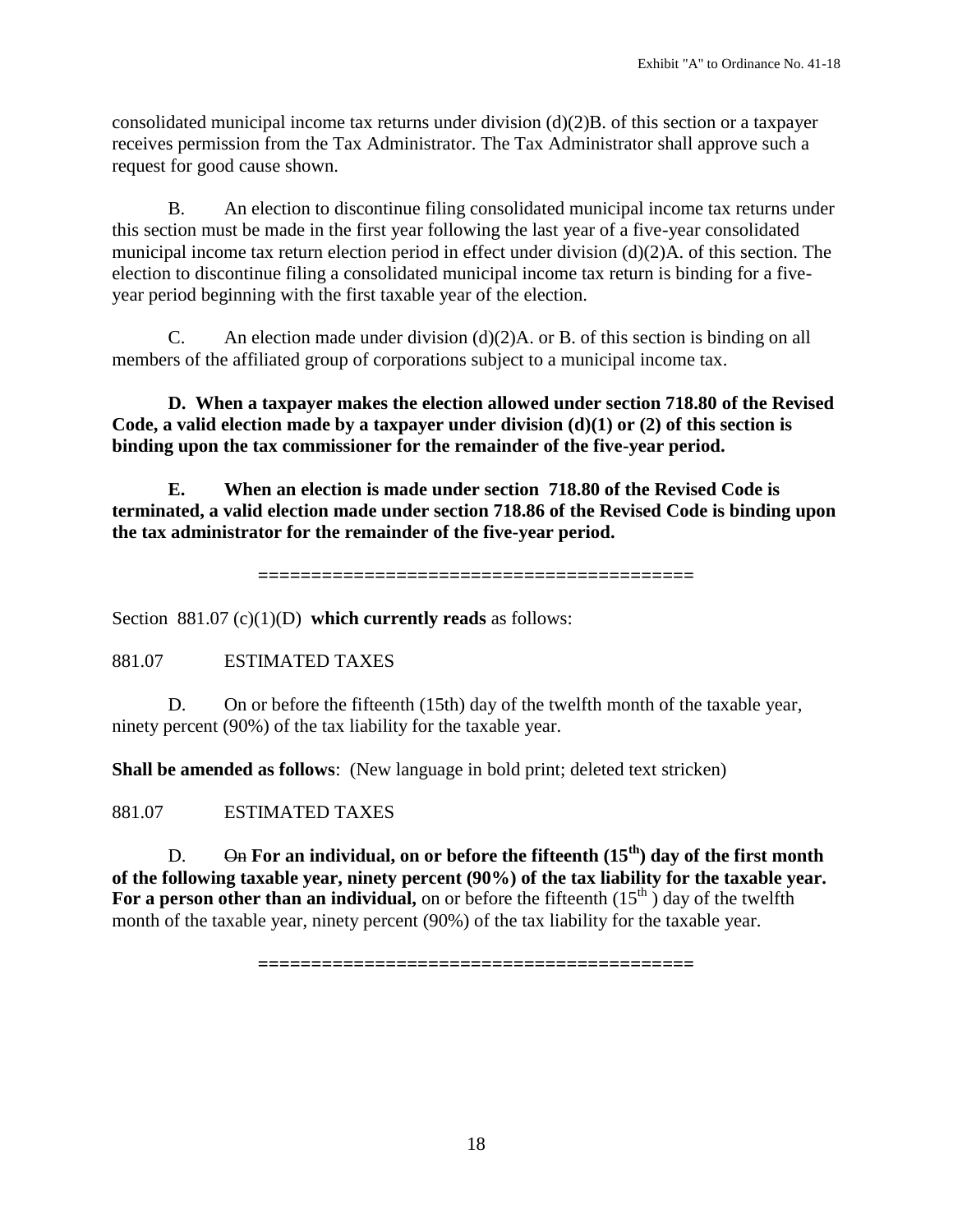Section 881.18 (c)(2)(B) **which currently reads** as follows:

#### 881.18 INTEREST AND PENALTIES.

(c) Should any taxpayer, employer, agent of the employer, or other payer for any reason fail, in whole or in part, to make timely and full payment or remittance of income tax, estimated income tax, or withholding tax or to file timely with the City any return required to be filed, the following penalties and interest shall apply:

(1) Interest shall be imposed at the rate described in division (a) of this section, per annum, on all unpaid income tax, unpaid estimated income tax, and unpaid withholding tax.

(2) A. With respect to unpaid income tax and unpaid estimated income tax, City may impose a penalty equal to fifteen percent (15%) of the amount not timely paid.

B. With respect to any unpaid withholding tax, City may impose a penalty equal to fifty percent (50%) of the amount not timely paid.

**Shall be amended as follows**: (New language in bold print; deleted text stricken)

## 881.18 INTEREST AND PENALTIES.

(c) Should any taxpayer, employer, agent of the employer, or other payer for any reason fail, in whole or in part, to make timely and full payment or remittance of income tax, estimated income tax, or withholding tax or to file timely with the City any return required to be filed, the following penalties and interest shall apply:

(1) Interest shall be imposed at the rate described in division (a) of this section, per annum, on all unpaid income tax, unpaid estimated income tax, and unpaid withholding tax.

(2) A. With respect to unpaid income tax and unpaid estimated income tax, City may impose a penalty equal to fifteen percent (15%) of the amount not timely paid.

B. With respect to any unpaid withholding tax, City may impose a penalty equal to **not exceeding** fifty percent (50%) of the amount not timely paid.

**=========================================**

The following section "**881.27 - ELECTION TO BE SUBJECT TO R.C. 718.80 TO 718.95 "**  shall be added to Chapter 881

#### 881.27 ELECTION TO BE SUBJECT TO R.C. 718.80 TO 718.95

(a) City hereby adopts and incorporates herein by reference Sections 718.80 to 718.95 of the Ohio Revised Code for tax years beginning on or after January 1, 2018.